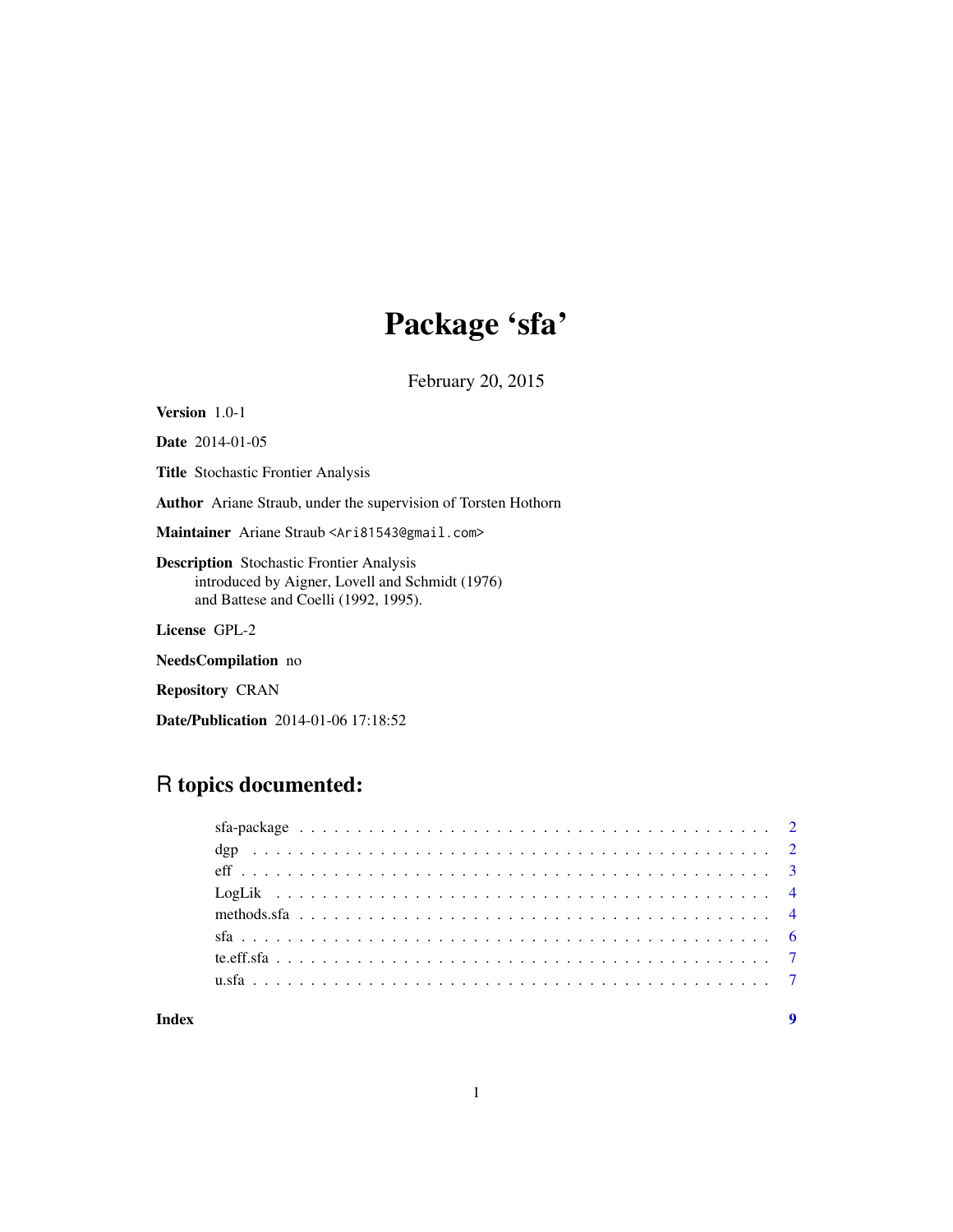<span id="page-1-0"></span>

#### Description

sfa is used to fit stochastic frontier analysis models.

#### Details

| Package: | sfa        |
|----------|------------|
| Type:    | Package    |
| Version: | $0.1 - 0$  |
| Date:    | 2010-08-09 |
| License: | $GPI - 2$  |

The package implements stochastic frontier analysis models as introduced by Aigner et al. (1977) and Battese and Coelli (1992, 1995).

#### Author(s)

Ariane Straub

under the supervision of Torsten Hothorn <Ariane.Straub@gmail.com> (package maintainer).

#### References

Aigner, D. and Lovell, C.A.K. and Schmidt, P. (1977). Formulation and estimation of stochastic frontier production function models. *Journal of Econometrics* 6, 21–37. Battese, G.E. and Coelli, T.J. (1992). Frontier production functions, technical efficiency and panel data: with application to paddy farmers in India. *Journal of productivity analysis* 3, 153–169. Battese, G.E. and Coelli, T.J. (1995). A model for technical inefficiency effects in a stochastic frontier production function for panel data. *Empirical economics* 20, 325–332. Jondrow, J. and Lovell, C.A.K. and Materov, I.S. and Schmidt, P. (1982). On the estimation of technical inefficiency in the stochastic frontier production function model. *Journal of Econometrics* 19, 233–238.

dgp *Sample data generating process*

#### Description

Sample data generating process

#### Usage

 $dgp(n, b, intercept = TRUE, sc = -1)$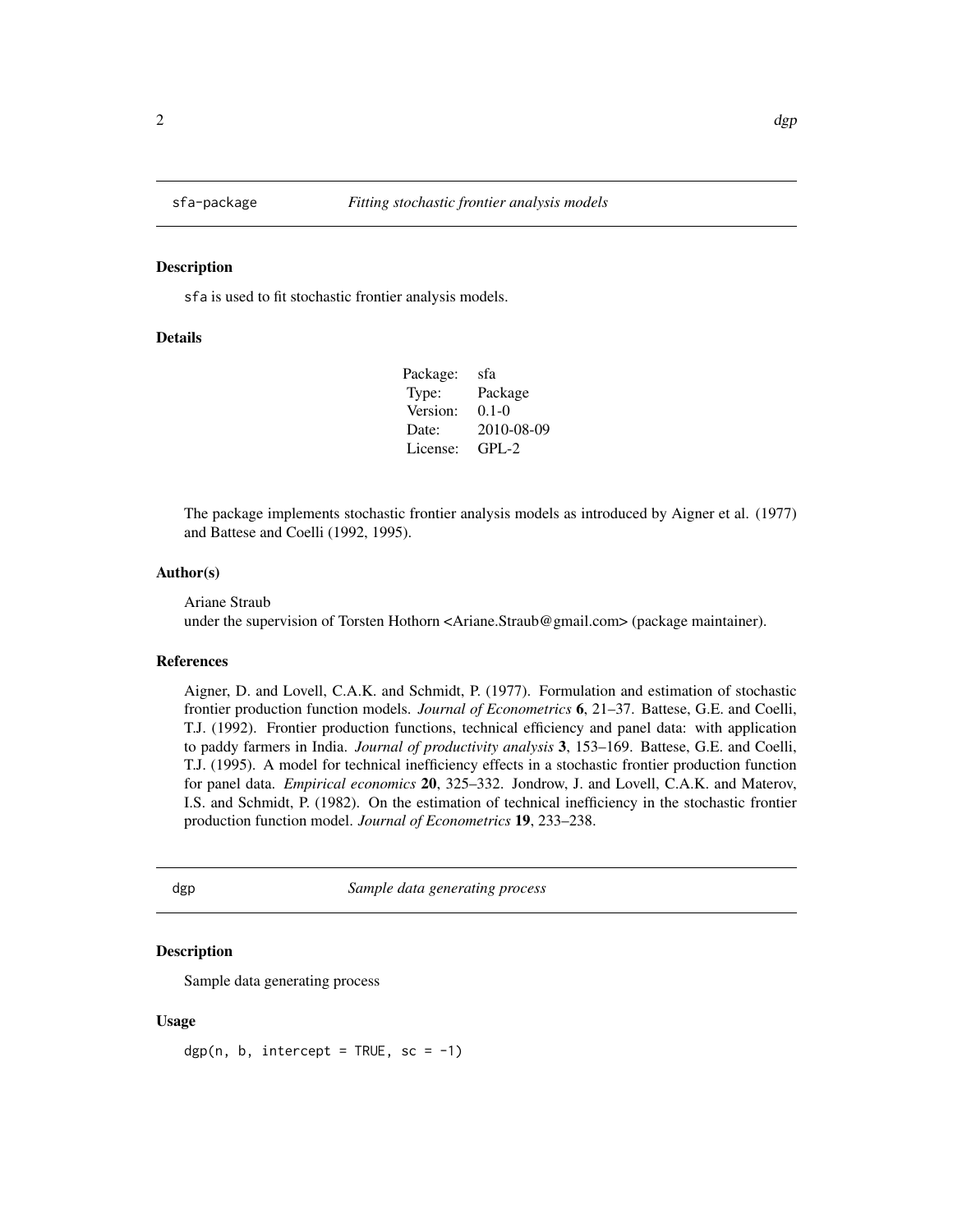#### <span id="page-2-0"></span> $\mathbf{eff}$  3

# Arguments

| n         | sample size                                                                                |
|-----------|--------------------------------------------------------------------------------------------|
| b         | parameter vector                                                                           |
| intercept | logical, TRUE includes intercept                                                           |
| <b>SC</b> | form of the frontier model, -1 for cost frontier model, 1 for production frontier<br>model |

# Value

list

# See Also

[sfa](#page-5-1), [rnorm](#page-0-0), [runif](#page-0-0), [abs](#page-0-0)

# eff *generic function*

#### Description

generic function to create efficiencies

#### Usage

eff(object, ...)

#### Arguments

| object    | a sfa model |
|-----------|-------------|
| $\ddotsc$ | ignored     |

#### Value

The form of the value returned by efficiencies depends on the class of its argument. See the documentation of the particular methods for details of what is produced by that method.

# See Also

[eff.sfa](#page-3-1)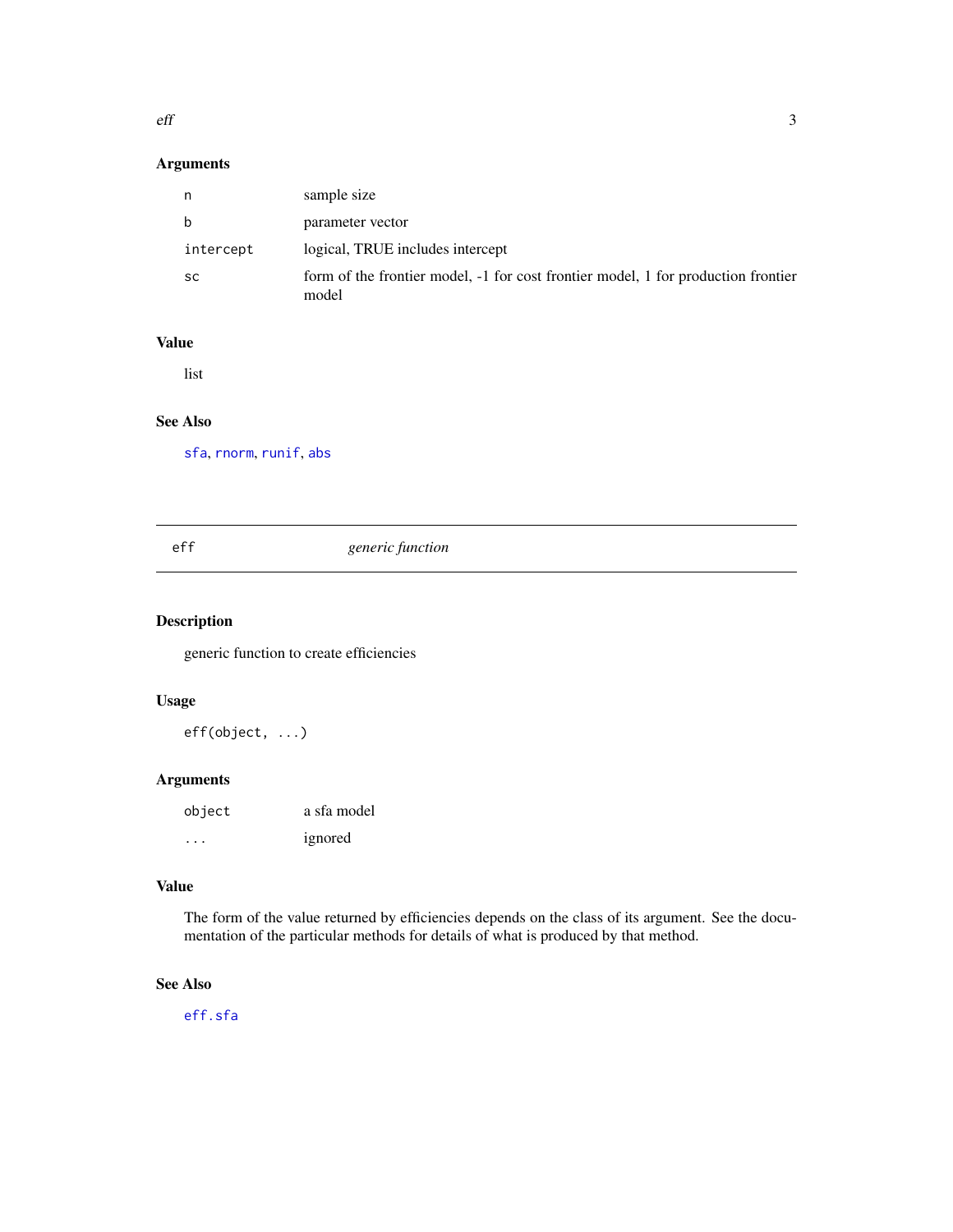#### <span id="page-3-0"></span>Description

The negative log likelihood function is used for estimating the parameters. It varies depending on the distribution of the inefficence term u. L\_hNV is used by halfnormal distribution of u. L\_exp is used by exponential distribution of u. L\_trunc is used by truncated normal distribution of u. L\_trunc\_mufest is used by truncated normal distribution of u and constant mu.

#### Usage

L\_hNV(p,  $y = y$ ,  $X = X$ ,  $\text{sc} = \text{sc}$ )  $L$ <sup> $exp(p, y = y, X = X, sc = sc)$ </sup> L\_trunc(p,  $y = y$ ,  $X = X$ ,  $sc = sc$ ) L\_trunc\_mufest(p, mu = mu,  $y = y$ ,  $X = X$ , sc = sc)

#### Arguments

| р         | vector with the parameters to estimate                                               |
|-----------|--------------------------------------------------------------------------------------|
| у         | response                                                                             |
| X.        | design matrix of the covariables                                                     |
| <b>SC</b> | specifies the form of the frontier model $(-1 = \text{cost}, 1 = \text{production})$ |
| mu        | if known, the parameter mu                                                           |

#### Value

returns the value of the log likelihood function

#### See Also

[sfa](#page-5-1)

methods.sfa *Methods for displaying information about stochastic frontier analysis models*

#### <span id="page-3-1"></span>**Description**

coef.sfa is used to display the fitted coefficients. print.sfa is used to display some information about the fitted SFA. predict.sfa is used to predict (new) data with the fitted SFA model. fitted.sfa is used to predict the original data with the fitted SFA model. logLik.sfa is used to display the value of the log likelihood function. residuals.sfa is used to return the residuals of the fitted SFA model. summary.sfa is used to calculate the summary result of the SFA. print.summary.sfa is used display the summary result of the SFA. eff.sfa is used to return the efficiencies of the SFA.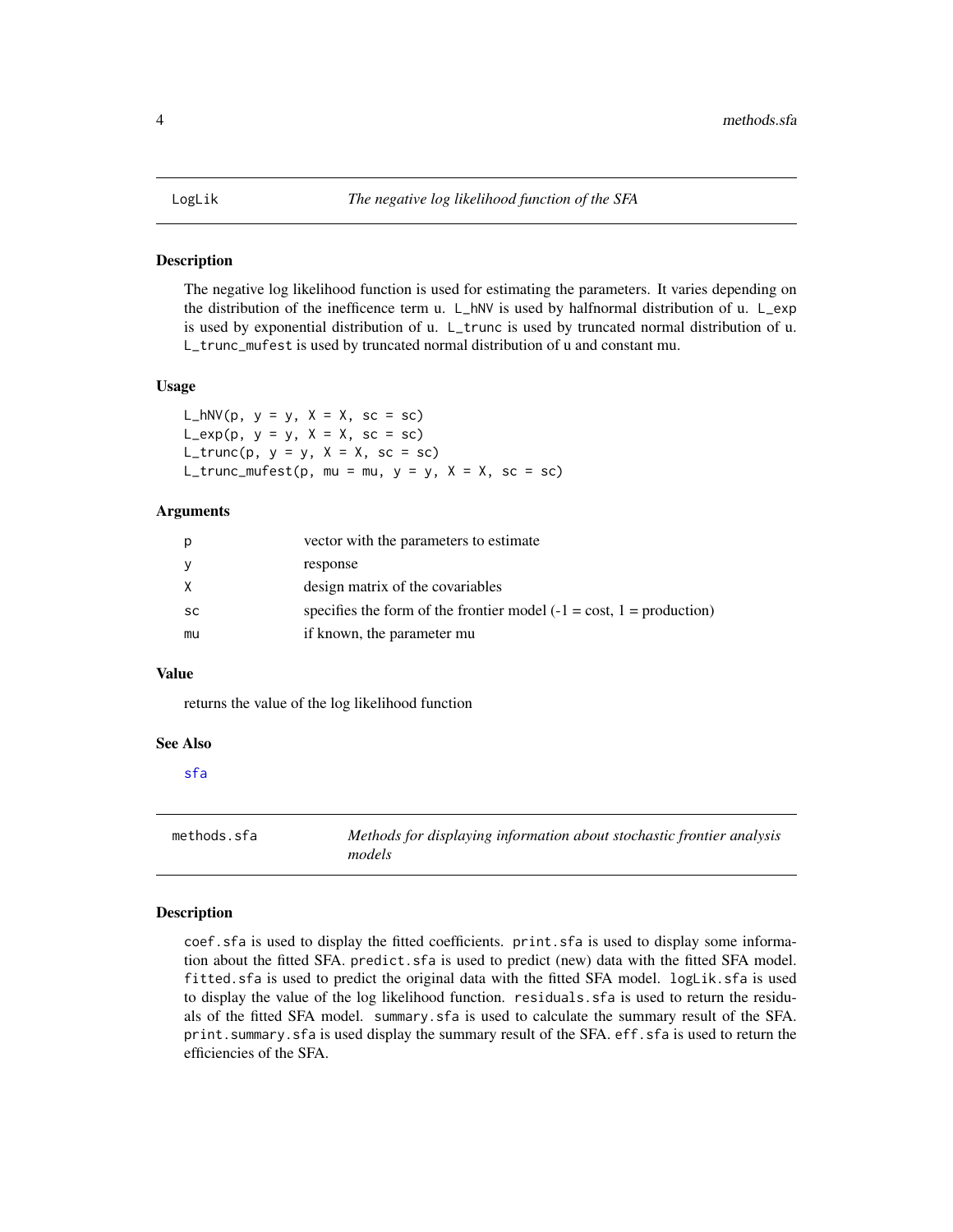#### methods.sfa 5

### Usage

```
## S3 method for class 'sfa'
coef(object, ...)
## S3 method for class 'sfa'
print(x, \ldots)## S3 method for class 'sfa'
predict(object, newdata = NULL, intercept = NULL, ...)
## S3 method for class 'sfa'
fitted(object, ...)
## S3 method for class 'sfa'
logLik(object, ...)
## S3 method for class 'sfa'
residuals(object, ...)
## S3 method for class 'sfa'
summary(object, ...)
## S3 method for class 'sfa'
print.summary(x, ...)
## S3 method for class 'sfa'
eff(object, ...)
```
### Arguments

| $\mathsf{x}$ | an object of class sfa                                                                                         |
|--------------|----------------------------------------------------------------------------------------------------------------|
| object       | an object of class sfa                                                                                         |
| newdata      | a data frame. If newdata $=$ NULL then original data will be used.                                             |
| intercept    | boolean or NULL. If intercept = NULL then the function uses the same intercept<br>options as specified in sfa. |
| $\cdots$     | ignored.                                                                                                       |

# Examples

```
set.seed(225)
daten <- dgp(n = 100, b = c(1, 2), sc = -1)
test \leq sfa(y \sim x, data = daten)
coef(test)
print(test)
predict(test)
fitted(test)
logLik(test)
residuals(test)
summary(test)
eff(test)
```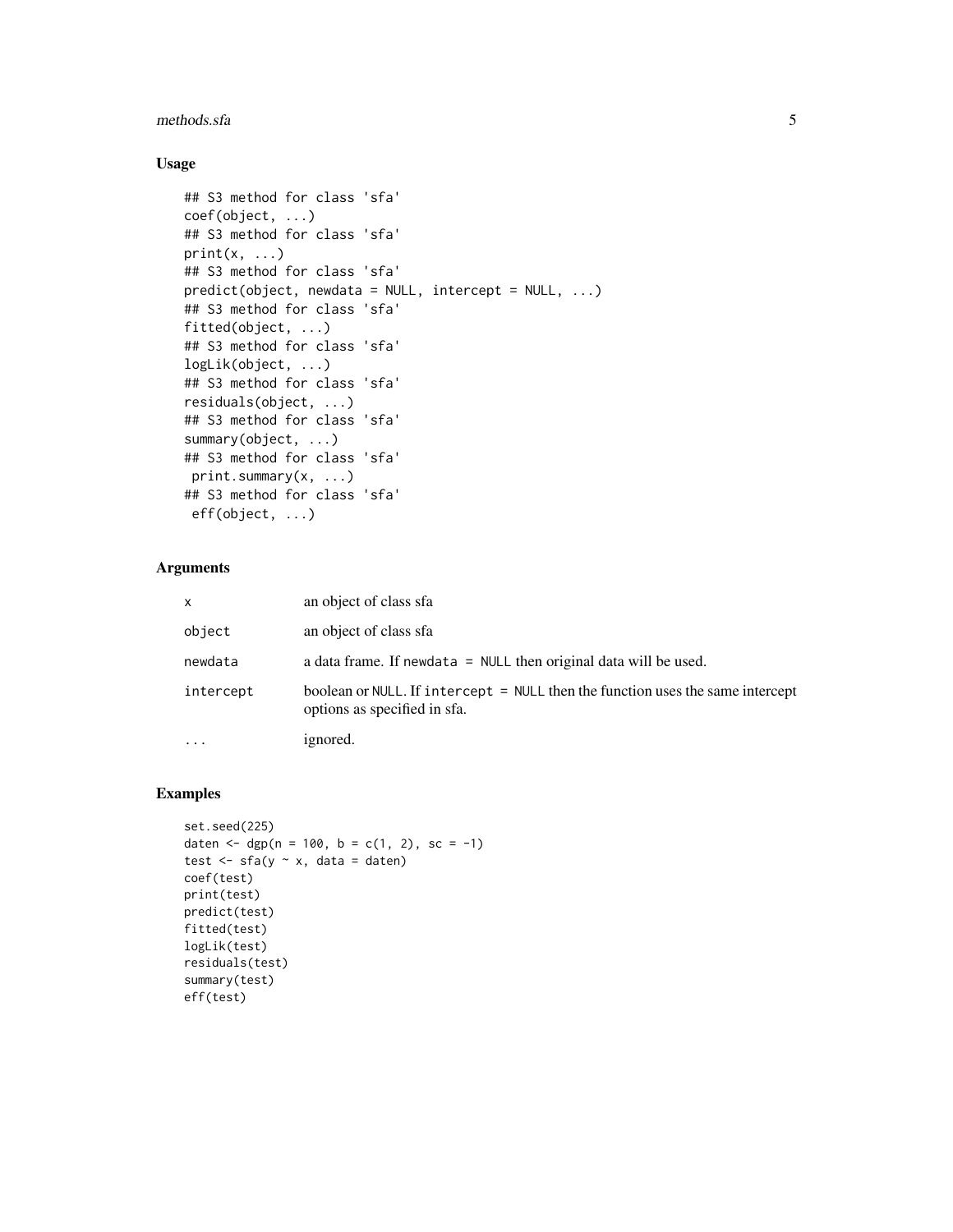#### <span id="page-5-1"></span><span id="page-5-0"></span>Description

sfa is used to fit stochastic frontier analysis models.

# Usage

```
sfa(formula, data = NULL, intercept = TRUE, fun = "hnormal",
pars = NULL, par_mu = NULL, form = "cost", method = "BFGS", ...)
```
# Arguments

| formula   | an object of class formula (or one that can be coerced to that class): a symbolic<br>description of the model to be fitted.                |
|-----------|--------------------------------------------------------------------------------------------------------------------------------------------|
| data      | a data frame.                                                                                                                              |
| intercept | logical. If true the model includes intercept.                                                                                             |
| fun       | specifies the distribution for the inefficency term u as half-normal ("hnormal"),<br>exponential ("exp"), or truncated-normal ("tnormal"). |
| pars      | initial values for the parameters to be estimated.                                                                                         |
| par_mu    | value for mu in the normal-/truncated-normal case. If mu is known.                                                                         |
| form      | specifies the form of the frontier model as "cost" or "production".                                                                        |
| method    | the method to be used. See optim for more details.                                                                                         |
| .         | ignored.                                                                                                                                   |

# Value

sfa returns an object of class sfa:

| у         | response                                                                                  |
|-----------|-------------------------------------------------------------------------------------------|
| X         | covariables                                                                               |
| X         | design matrix                                                                             |
| coef      | coefficients                                                                              |
| sigmau2   | sigmau2                                                                                   |
| sigmav2   | sigmay2                                                                                   |
| mu        | mu of the truncated-normal distribution (Only if $fun = normal$ )                         |
| par_mu    | NULL if mu is not estimated                                                               |
| logLik    | value of the log likelihood function                                                      |
| maxlik    | log likelihood function                                                                   |
| fun       | distribution of the inefficiency term u                                                   |
| <b>SC</b> | specifies the form of the frontier model $(-1 = \text{cost}, 1 = \text{production})$      |
| hess      | a symmetric matrix giving an estimate of the Hessian at the solution found (See<br>optim) |
| ols       | the linear model for the LR-test                                                          |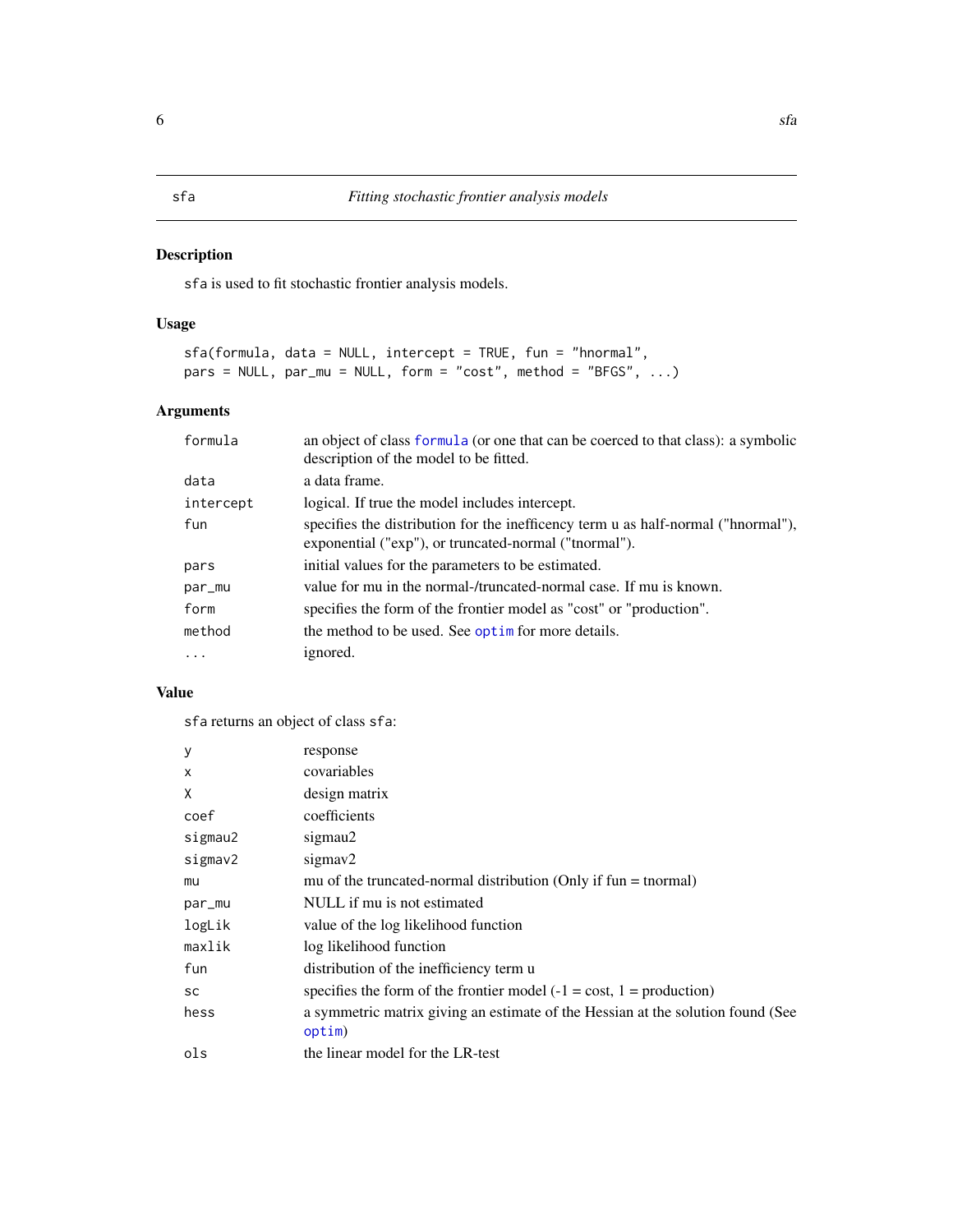#### <span id="page-6-0"></span>te.eff.sfa 7

# Examples

```
set.seed(225)
daten <- dgp(n = 100, b = c(1, 2), sc = -1)
test \leq sfa(y \sim x, data = daten)
```
# <span id="page-6-1"></span>te.eff.sfa *technical efficiencies of sfa objects*

# Description

returns the technical efficiencies of sfa objects

#### Usage

te.eff.sfa(object, ...)

#### Arguments

| object   | object of class sfa |
|----------|---------------------|
| $\cdots$ | ignored             |

# Value

returns the technical efficiencies of each observation

#### See Also

[eff.sfa](#page-3-1), [te.eff.sfa](#page-6-1)

u.sfa *Infficiencies of a sfa-object*

#### Description

returns the absolute inefficiencies of a sfa-object.

# Usage

u.sfa(object, ...)

#### Arguments

| object | an object of class sfa |
|--------|------------------------|
| .      | ignored                |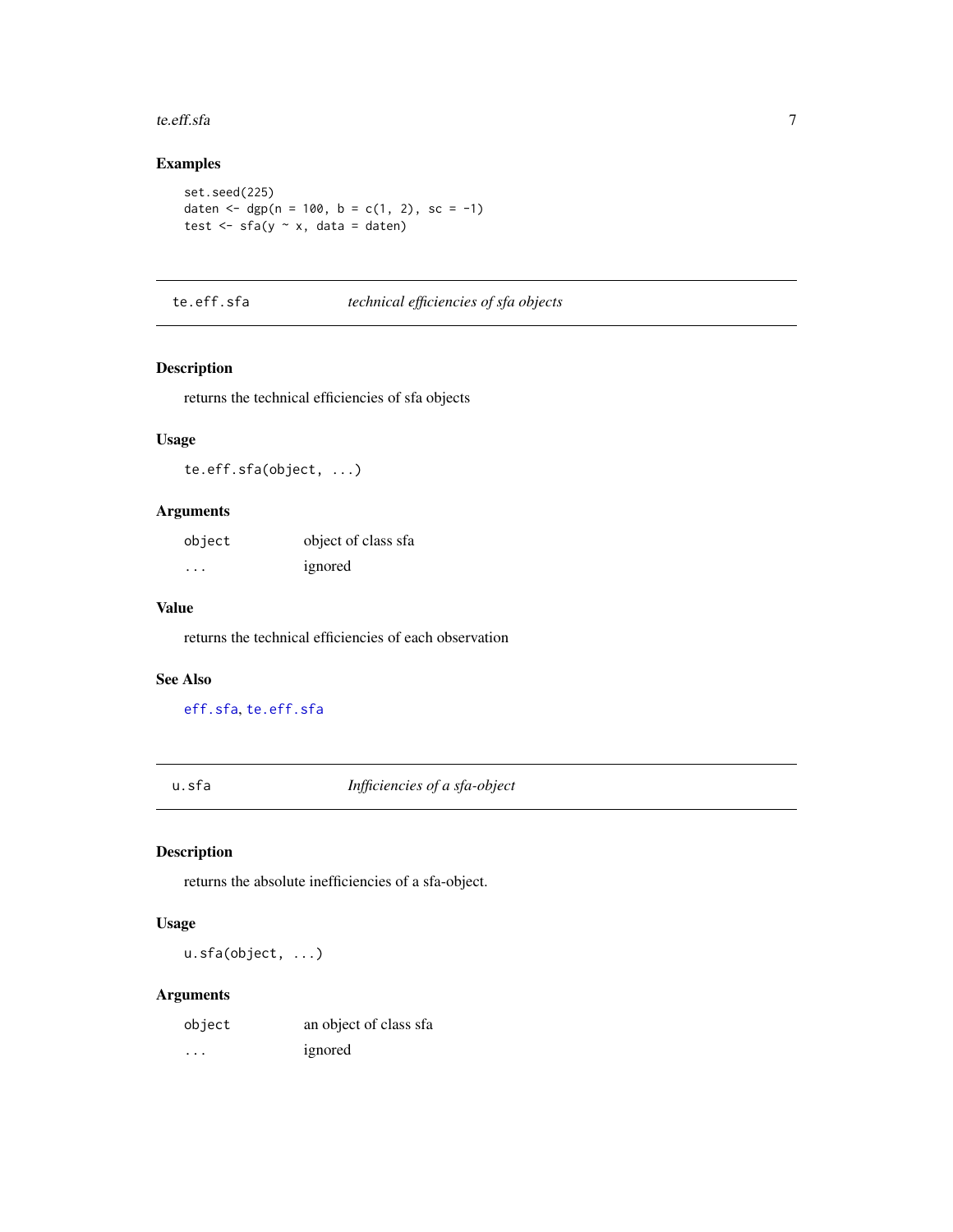# <span id="page-7-0"></span>Value

returns the absolute inefficiencies of each observation

### See Also

[eff.sfa](#page-3-1), [te.eff.sfa](#page-6-1)